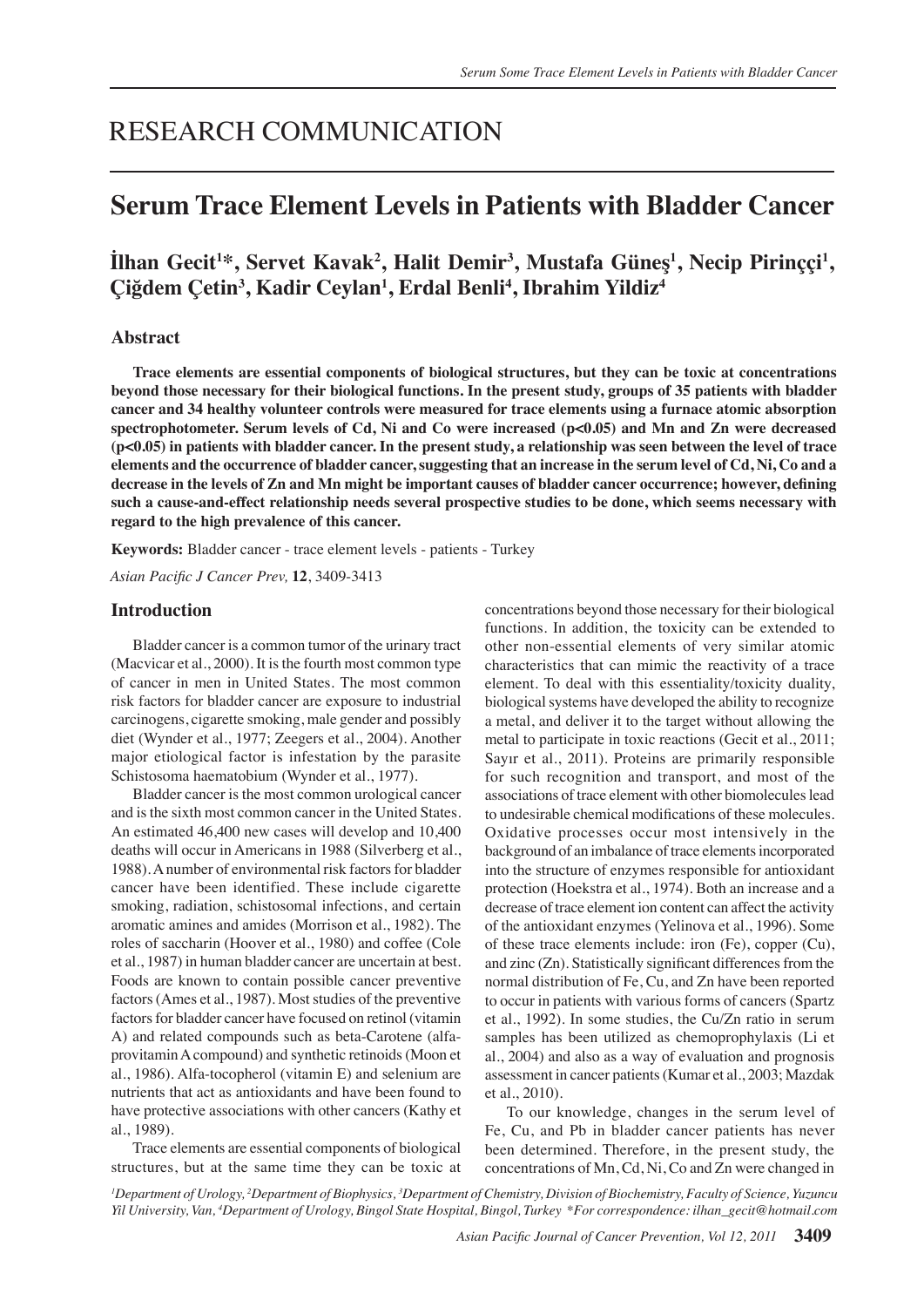**Table 1. Some Mineral Concentrations in the Bladder Cancer and Control Patient Groups (n = 34/35)**

| Elements       |        |        | Control |        |        |        |           | Patients          |        |        |       |
|----------------|--------|--------|---------|--------|--------|--------|-----------|-------------------|--------|--------|-------|
|                | Median | Mean   | S. Dev. | Min.   | Max.   | Median | Mean      | S. Dev.           | Min.   | Max.   | p     |
| Mn             | 0.0539 | 0.0750 | 0.0492  | 0.0380 | 0.1771 | 0.0481 | $0.0475*$ | 0.0158            | 0.0226 | 0.0858 | 0.027 |
| C <sub>d</sub> | 0.0330 | 0.0229 | 0.0153  | 0.0032 | 0.0374 | 0.0349 | $0.0322*$ | 0.0089            | 0.0040 | 0.0407 | 0.049 |
| Cu             | 0.6100 | 0.6525 | 0.1555  | 0.4356 | 0.8558 | 0.6498 | 0.7089    | 0.1875            | 0.3449 | 1.0852 | 0.433 |
| Pb             | 0.0319 | 0.0281 | 0.0248  | 0.0022 | 0.0721 | 0.0473 | 0.1322    | 0.2617            | 0.0000 | 0.8933 | 0.249 |
| Fe             | 1.2254 | 1.1939 | .5367   | .5071  | 2.3843 | 1.1344 | 1.0911    | .4041<br>$\Omega$ | .4092  | 1.7567 | 0.572 |
| Ni             | 0.2333 | 0.2746 | 0.1213  | 0.1222 | 0.5319 | 0.5387 | $0.5552*$ | 0.0870            | 0.4109 | 0.7112 | 0.001 |
| Co             | 0.0088 | 0.0223 | 0.0207  | 0.0023 | 0.0479 | 0.0360 | $0.0455*$ | 0.0257            | 0.0182 | 0.0978 | 0.025 |
| Zn             | 0.7117 | 0.9566 | 0.3886  | 0.6111 | 1.6378 | 0.6691 | $0.6157*$ | 0.3263            | 0.1436 | 1.6533 | 0.021 |

The results were expressed as mean ± standard deviation (SD). \* denotes a significant difference (P < 0.05) between bladder cancer and control patient groups

the serum of patients with bladder cancer in comparison to the healthy subjects.

## **Materials and Methods**

#### *Subjects*

Thirty-five (mean age of  $64.24 \pm 2.4$ ) men patients with bladder cancer were enrolled in the present cross-sectional study. All the patients were lifetime none-smokers and free of drug, alcohol, antioxidant supplement consumption and any metabolic disease. None of the patients had any other significant disease or malignancies except bladder cancer and only the newly diagnosed patients with no prior chemotherapeutic treatment were included in this study. Controls consisted of 34 healthy (men of age  $62.8 \pm 4.6$ ) randomly selected from a group of healthy non-smoker volunteers with no history of previous disease, drug or alcohol consumption. We took meticulous caution against the possibility of any previous consumption of antioxidant agents by these volunteers, for this could have interfered with the study.

The patient and control groups were of similar socioeconomic status. As for tumor staging, 28 patients were diagnosed with non-invasive tumor (Ta–T1) where as 7 patients with invasive tumor (T2–T4). Patients were classified into three groups with respect to tumor grading where 21 patients had well differentiated (G1), 9 had intermediate (G2), and 5 had poorly differentiated (G3) tumors. The superficial urothelial papillary tumors were graded according to the 2004 World Heath Organization (WHO) grading system into low grade and high grade papillary neoplasms

The study protocol was carried out in accordance with the Helsinki Declaration as revised in 1989. All participants were informed about the study protocol and the written consent was obtained from each one.

#### *Blood collection*

Following 12 h of fasting period, blood samples were obtained in the morning, collected into empty tubes and immediately stored on ice at 4°C. The serum was then separated from the cells by centrifugation at 3000 rpm for 10 min. Serum samples for measurement of trace element levels were stored at −20°C until they were used.

## *Measurements of Mineral-Heavy Metal Levels* Exactly 2.0 mL of the mixture of HNO3/H2O2 (2:1)

was added to 0.7 g of the serum samples. The mixture was placed into the water bath at 70˚C for 30 min and stirred occasionally. Then, 1.0 mL of the same acid mixture was added, and the mixture was transferred into a Teflon vessel bomb for the microwave oven. The bomb was closed, and the solution was placed inside the microwave oven. Radiation was applied for 3 min at 450 W. After addition of 0.5 mL of the same acid mixture, radiation was repeated for 3 min. After cooling for 5 min, 2.0 mL of 0.1 mol/L  $HNO<sub>3</sub>$  was added, and the solution was transferred into a Pyrex tube. After centrifugation, the clear solution was used for the determination of Mn, Cd, Cu, Pb, Fe Ni, Co and Zn (11, 12). They were measured by Atomic Absorption Spectrophotometer measurements using a UNICAM-929 spectrophotometer (Unicam Ltd, York Street, Cambridge, UK).

## *Statistical Analyisis*

Descriptive statistics for the studied traits were expressed as median, mean, standard deviation, minimum and maximum values. Mann-Whitney U test was used for comparison of groups. In the study,  $5\%$  level was considered to statistically significant differences between groups and SPSS Statistical package program (Ver.13) was used for the all statistical computations.

### **Results**

The demographic and clinical data of bladder cancer and control groups are shown in Table 1. There were no statistically significant differences between bladder cancer patients and controls in respect to age and BMI (all p > 0.05) (Table 1).

In addition, the trace element levels in two groups were analyzed. Cu, Pb and Fe were measured  $0.70 \pm 0.15$ ;  $0.03 \pm 0.03$ 0.20 and  $1.19 \pm 0.54$  in group control to  $0.71 \pm 0.19$ ;  $0.13 \pm 0.19$  $0.16$  and  $1.09 \pm 0.40$  in group bladder cancer, respectively no significant. The Cd, Ni and Co element levels were significantly higher in bladder cancer group  $(P < 0.005)$ . Nevertheless, Cd, Ni and Co elements, with the values of 0.023± 0.015, 0.2746± 0.1213 and 0.0223± 0.0207 in group control, and 0.0322± 0.0089, 0.5552± 0.087 and 0.0455± 0.026 in group bladder cancer, respectively, had significantly lower values in group bladder cancer (P < 0.005). Furthermore, Mn and Zn levels were found  $0.0750 \pm 0.049$  and  $0.956 \pm 0.39$  in group control to  $0.0475 \pm 0.016$ , and  $0.6157 \pm 0.3263$  0.24 in group bladder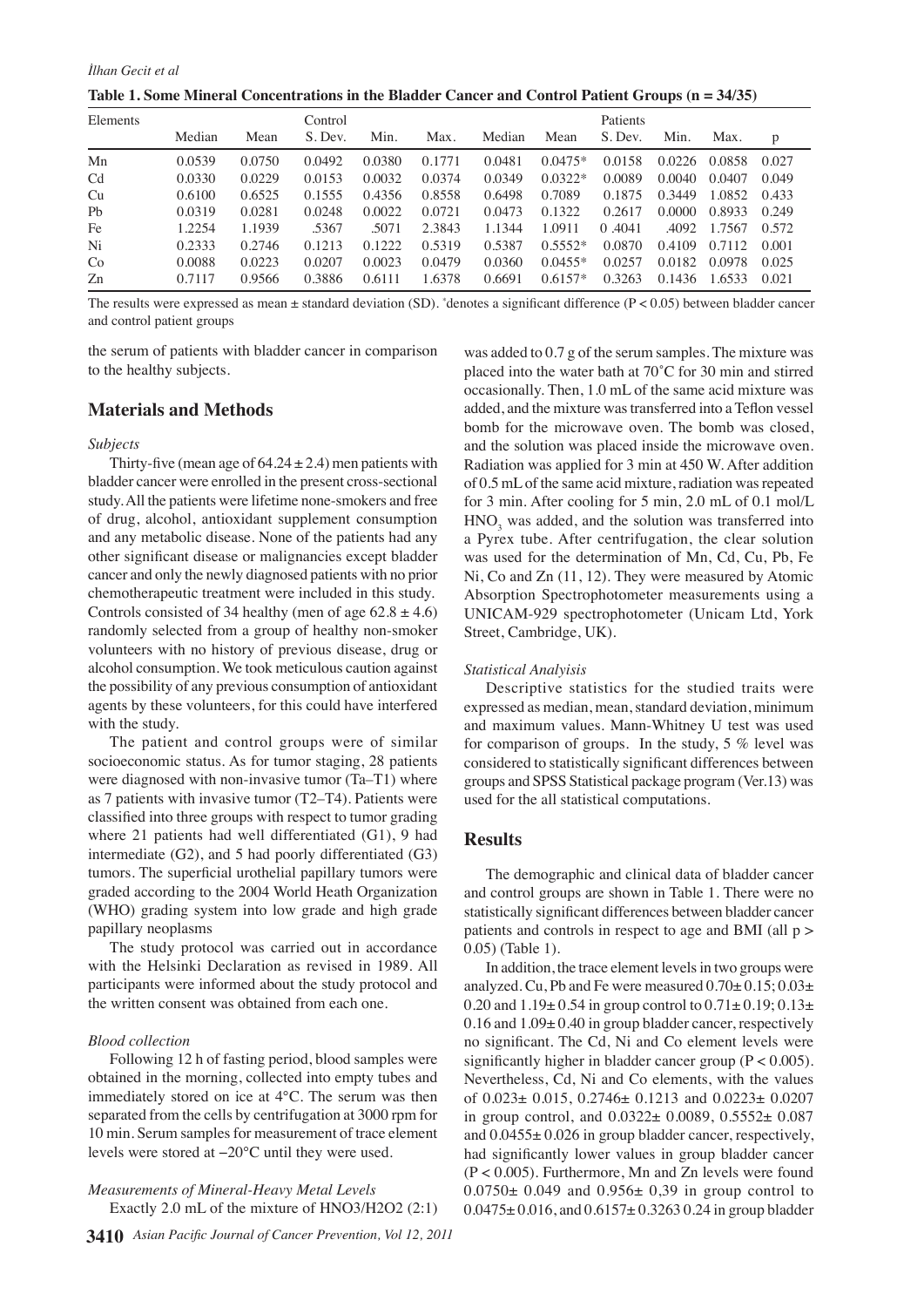cancer, respectively. The amounts of these elements were decrease between two groups (P< 0.005).

## **Discussion**

Trace elements are essential components of biological structures, but their roles in the development and inhibition of cancer is complex and have raised many questions because of their essential and toxic effects at concentrations beyond those necessary for their biological functions on human health. Literature on this subject demonstrates conflicting results (Piccinini et al., 1996; Zowczak et al., 2001).

Our study demonstrated that concentrations Mn and Zn in the serum the patients with bladder cancer decreased compared to the control group. Mn is an essential element that is required for the activity of several enzymes. Mn is one of the essential trace elements that plays an important role in antioxidant defense and forms a part of SOD enzyme (Johnson et al., 2001). So, low serum concentration of Mn with the mechanism of antioxidant disturbance can sensitize the target organs to the carcinogens. The data of the present study showed that the Mn concentration in the serum of the patients with bladder cancer was lower than that of the control group. Our findings were in accordance with those of a study carried out by Mazdak et al, in 2009 (Mazdak et al., 2010). According to our hypothesis, and Mn as the trace elements affecting the oxidation status can result in this oxidant/antioxidant imbalance in bladder cancer patients.

Zinc plays an anticarcinogenic role by stabilizing the structure of deoxyribonucleic acid (DNA), ribonucleic acid (RNA), and ribosome. Zinc is also essential to the function of several transcription factors and proteins that recognize certain DNA sequences and regulate gene transcription. Zinc protects cells from free-radical injury (Wu et al., 2004). Lower serum Zn concentrations in patients with ovarian and cervical cancers have been reported (Cunzhi et al., 2003; Yaman et al., 2007). It seems that determination of zinc levels in ovarian cancer patients and comparison with a normal controls without ovarian pathology is necessary to fully elucidate the relationship between the Zn level and ovarian cancer. Additionally, normal or elevated concentration of zinc in blood serum identifiable only in cases of primary cancer of the liver (matched by a decrease in blood serum zinc level in the remaining cases) provides a differential diagnosis sign suggesting transformation of hepatocirrhosis into primary cancer of the liver (Karlinskiĭ et al., 1985). Our study demonstrated decrease Zn concentrations in the bladder cancer patients with control patients, the differences were statistically significant, which is in agreement with the findings of Mazdak et al. (Mazdak et al., 2010). They found that the serum Zn concentration was lower in the serum of the patients with bladder cancer compared to the control group.

 Our study also demonstrated that concentrations Cd, Ni, and Co in the serum the patients with bladder cancer increased compared to the control group. The elevated levels of carcinogenic elements may be associated with a number of physiological disorders in humans. It has been

reported that Cd is a mutagen in mammalian (Snow et al., 1997; Hayes et al., 2007) and enhanced concentration of Cd may result in prostate, renal and lung cancers (Drasch et al., 2005). Moreover, in the last decade, injection of cadmium metal powder and various cadmium compounds has been reported to produce sarcomas locally (WHO, 2010) and interstitial cell testicular tumors systemically (WHO, 2000) in experimental animals. Our findings were in accordance with those of a study carried out by Kellen et al. (Kellen et al., 2007). They found that serum Cd concentration was higher in the serum of the patients with bladder cancer compared to the control group. Our study suggests that individuals with increased exposure to cadmium have an increased risk of bladder cancer. Ni is another mutagen (Snow et al., 1992), which is also associated with lung and nasal cancer (Hayes et al., 2007). Among the other metal, Co have been linked to lung cancer (Schnorr et al., 1995).

They have been tested for their anti-tumor activity in cell culture experiments, animal models and human clinical trials (Tandon et al., 2005). Co is a natural element found throughout the environment. Respiratory effects are also the major effects noted from chronic exposure to cobalt by inhalation, with respiratory irritation, wheezing, asthma, pneumonia, and fibrosis noted. Furthermore, cardiac effects, congestion of the liver, kidneys, and conjunctiva, and immunological effects have also been noted in chronically-exposed humans (Calabrese et al., 1991). Animal studies have shown that Co accumulates in the myocardium and causes myocytolysis. Detrimental effects on sperm production and fertility have been observed in rats (Anderson et al., 1992). Higher serum Ni and Co concentrations in patients with prostate cancer have been reported (Ozmen et al., 2006).

This study also demonstrated that levels Cu, Pb and Fe in the serum of the patients with bladder cancer were not significantly different compared to the control group. However, in a study carried out by Mazdak et al, the analysis of serum Cu level demonstrates that in the bladder cancer group, the serum Cu level is significantly and remarkably higher than the control group (Mazdak et al., 2010).

Cu is an essential nutrient that plays a role in the production of hemoglobin, myelin, collagen, and melanin (Sayır et al., 2011). Recent evidence also suggests that adequate intake of Cu is necessary for normal immune function (Gecit et al., 2011; Sayır et al., 2011). Cu deficiency affects various physiological functions that may be important in immunological defense to pathogenic challenge (Stabel et al., 1993). It was reported that serum levels of Cu, Fe and ceruloplasmin activity decreased in Cu-deficient animals (Andersen et al., 2007).

Early life inorganic lead exposure induces testicular teratoma and renal and urinary bladder preneoplasia (Erik et al., 2010). Iron is an essential trace element that is crucial to normal cell functioning and its deficiency or excess is associated with several disease states (Dayani et al., 2004). In our study, the performed analysis indicates that patients having bladder were not significantly different compared to the control group. Our results are different from those obtained from most of the earlier studies that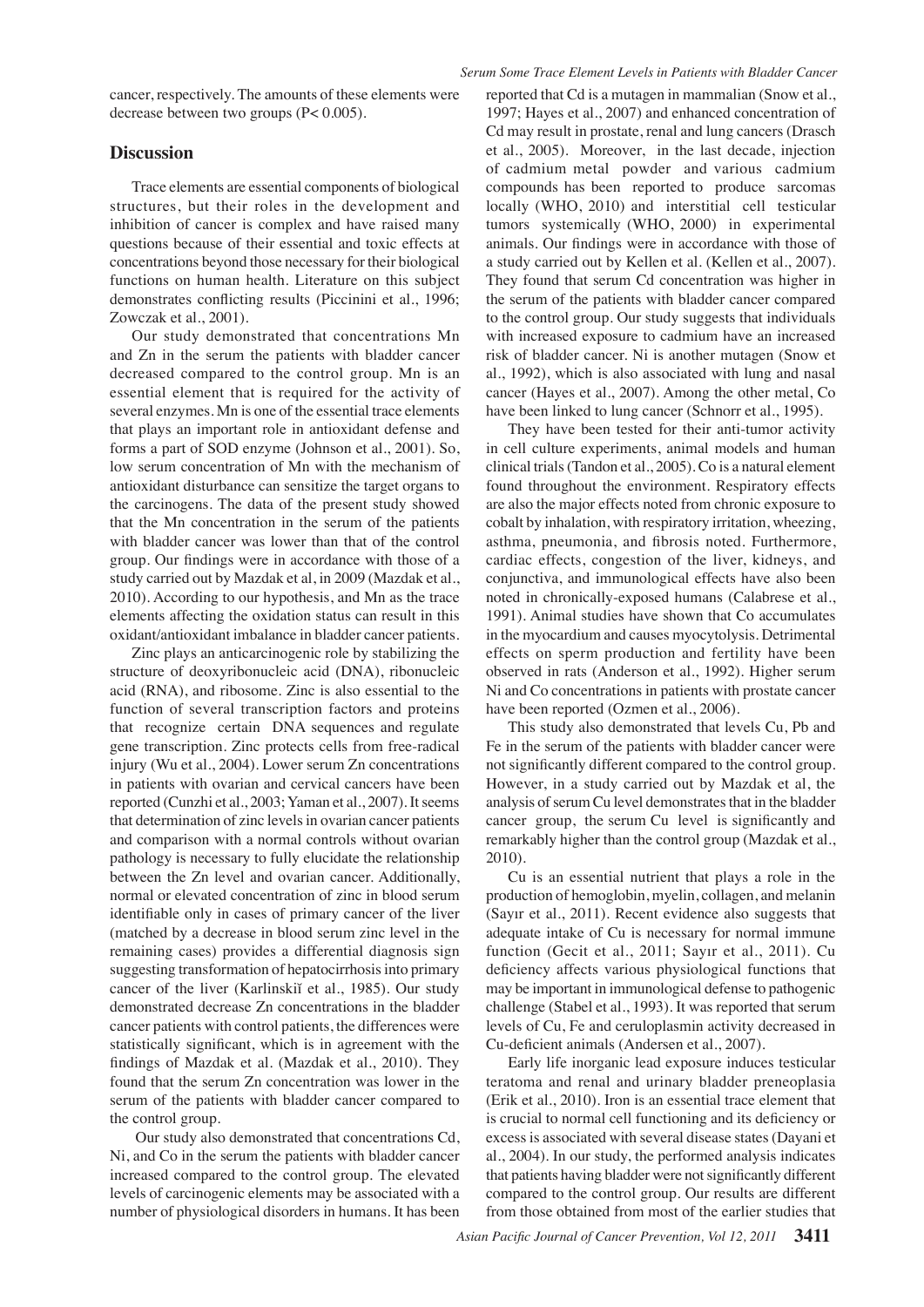## *İlhan Gecit et al*

investigated iron in other types of cancer such as lung cancer, hepatocellular carcinoma, and colorectal cancer (Tsunehiro et al., 2003). In these studies the serum iron level is higher than the normal group. Dayani et al. showed that the mechanisms of pathogenesis could be mediated by direct effect of iron overload on the formation of hydroxyl-free radicals from hydrogen peroxide and superoxide via the Fenton and Haber–Weiss reaction (Dayani et al., 2004). Moreover, Ilker et al. (Ilker et al., 2003) showed that serum iron levels in patients with invasive bladder cancer were found to be significantly lower when compared with non-invasive group. Anemia as a result of chronic blood loss and chronic hematuria is one of the mechanisms that may cause a lower iron level in the bladder cancer group (Olinski et al., 2003).

In conclusion, the presence of an association between bladder cancer and trace elements is observed in the present study. We also suggest that a increase Cd, Ni and Co levels may play an important role in bladder cancer induction. However, further prospective cohort studies concerning the causes of changes in Mn and Zn concentration in blood serum of patients with bladder cancer seems to be well ground. Further studies are required to clarify the association between the different stages of bladder cancer and serum trace element levels.

## **References**

- Ames BN, Magaw R, Gold LS (1987). Ranking possible carcinogenic hazards. *Science*, **236**, 271-80.
- Andersen HS, Gambling L, Holtrop G, McArdle HJ (2007). Effect of dietary copper deficiency on iron metabolism in the pregnant rat. *British J Nutr,* **97**, 239-46
- Anderson MB, Pedigo NG, Katz RP, George WJ (1992). Histopathology of testes from mice chronically treated with cobalt. *Reproductive toxicology,* **6**, 41-50.
- Calabrese EJ, Kenyon EM (1991). Air Toxics and risk assessment. Lewis Publishers, Chelsea, MI.
- Cole P (1971). Coffee-drinking and cancer of the lower urinary tract. *Lancet*, **I**, 1335-7.
- Cunzhi H, Jiexian J, Xianwen Z, et al (2003). Serum and tissue levels of six trace elements and copper/ zinc ratio in patients with cervical cancer and uterine myoma. *Biol Trace Elem Res,* **94**, 113-22.
- Dayani PN, Bishop MC, Black K, Zeltzer PM (2004). Desferoxamine (DFO)-mediated iron chelation: rationale for a novel approach to therapy for brain cancer. *J Neurooncol,*  **67**, 367–77.
- Drasch G, Schopfer J, Schrauzer GN (2005). Selenium/Cadmium rations in human prostrates. Indicators for prostate cancer risk of smokers and non-smokers and relevance to the cancer protective effects of selenium. *Biol Trace Elem Res,* **103**, 103–7.
- Tokar EJ, Diwan BA, Waalkes MP (2010). Early life inorganic lead exposure induces testicular teratoma and renal and urinary bladder preneoplasia in adult metallothioneinknockout mice but not in wild type mice. *Toxicology,* **276**, 5-10.
- Gecit I, Kavak S, Meral I, et al (2011). Effects of shock waves on oxidative stress, antioxidant enzyme and element levels in kidney of rats. *Biol Trace Elem Res*, **144**, 1069-76.
- Hayes, RB (1997). The carcinogenicity of metals in humans. *Cancer Causes Control,* **8**, 371–85.
- Hoekstra WG, Suttie JW, Ganther HG, Mentz W (1974). Trace elements metabolism in animals, vol 2. University Park Press, Baltimore, 61.
- Hoover R, Stasser PH (1980). Artificial sweeteners and human bladder cancer. *Lancet*, **19**, 837-40.
- Ilker A, Akçay T, Çakatay U, et al (2003). Relation between bladder cancer and protein oxidation. *Int Urol Nephrol,* **35**, 345–50,
- Johnson S (2001). The possible crucial role of iron accumulation combined with low tryptophan, zinc and manganese incarcinogenesis. *Med hypothesis*, **57**, 539-643.
- Karlinskii VM, Bogomolova GG (1985) Change in zinc metabolism in malignant neoplasms. *Vopr Onkol*, **31**, 25-9.
- Helzlsouer KJ, Comstock GW, Morris JS (1989). Selenium, lycopene, alpha-tocopherol, beta-carotene, retinol, and subsequent bladder cancer. *Cancer Res,* **49**, 6144-8.
- Kellen E, Hond E den, Buntinx F (2007). Blood cadmium may be associated with bladder carcinogenesis: the Belgian case-control study on bladder cancer. *Cancer Detect Prev,*  **31**, 77-82.
- Kumar SV, Kumar AT, Sureshwer SP, Chandra PM, Ravindra NM (2003). Micronutrients, antioxidants, and carcinoma of the gallbladder. *J Surg Oncol,* **84**, 31–5.
- Li Y, Xue Q, Chen L, et al (2004). Research on relationships of gastric cancer with serum trace elements, Helicobacter pylori and COX-2 in gastric tissue. *Sheng Wu Yi Xue Gong Cheng Xue Za Zhi,* **21**, 107–10.

Macvicar AD (2000). Bladder cancer staging. *BJU Int,* **86**, 11–22.

- Mazdak H, Yazdekhasti F, Movahedian A, Mirkheshti N, Shafieian M (2010). The comparative study of serum iron, copper, and zinc levels between bladder cancer patients and a control group. *Int Urol Nephrol,* **42**, 89–93
- Moon RC, Mehta RG (1986). Anticarcinogenic effects of retinoids in animals. Adv Exp *Med Biol*, **206**, 399-411.
- Morrison AS, Cole P (1982) Urinary tract. In: Schottenfeld and Fraumeni (eds.), Cancer Epidemiology and Prevention, 925-37.
- Olinski R, Gackowski D, Rozalski R, Foksinski M, Bialkowski K (2003). Oxidativ DNA damage in cancer patients: a cause or a consequence of the disease development? *Mutat Res,* **531**, 177-90.
- Ozmen H, Erulas AF, Karatas F, Cukurovali A, Yalcin O (2006). Comparison of the concentration of trace metals (Ni, Zn, Co, Cu and Se), Fe, vitamins A, C and E, and lipid peroxidation in patients with prostate. *Clin Chem Lab Med ,* **44**, 175–9.
- Piccinini L, Borella P, Bargellini A, Medici CI, Zoboli A (1996). A case- control study on selenium, zinc, and copper in plasma and hair of subjects affected by breast and lung cancer. *Biol Trace Element Res,* **51**, 23-30.
- Sayır F, Kavak S, Meral İ, et al (2011). Effects of crush and axotomy on oxidative stress and some trace element levels in phrenic nerve of rats. Brain research bulletin.
- Schnorr TM, Steenland K, Thun MJ, Rinsky RA (1995). Mortality in a cohort of antimony smelter workers. *Am J Ind Med,* **27**, 759–70.
- Silverberg BS, Lubera BBA (1988). Cancer statistics. *J Cancer Pract*, **38**, 5-22.
- Snow ET (1992). Metal carcinogenesis: mechanistic implications. *Pharmacol Ther,* **53**, 31-65
- Spartz L, Bloom AD (1992). Biological consequences of oxidative stress: implications for cardiovascular disease and carcinogenesis. Oxford University Press, New York, pp 138–61.
- Stabel JR, Spears JW, Brown TT (1993). Effect of copper deficiency on tissue, blood characteristics and immune function of calves challenged with infectious bovine rhinotracheitis virus and *Pasteurella hemolytica*. *J Anim*